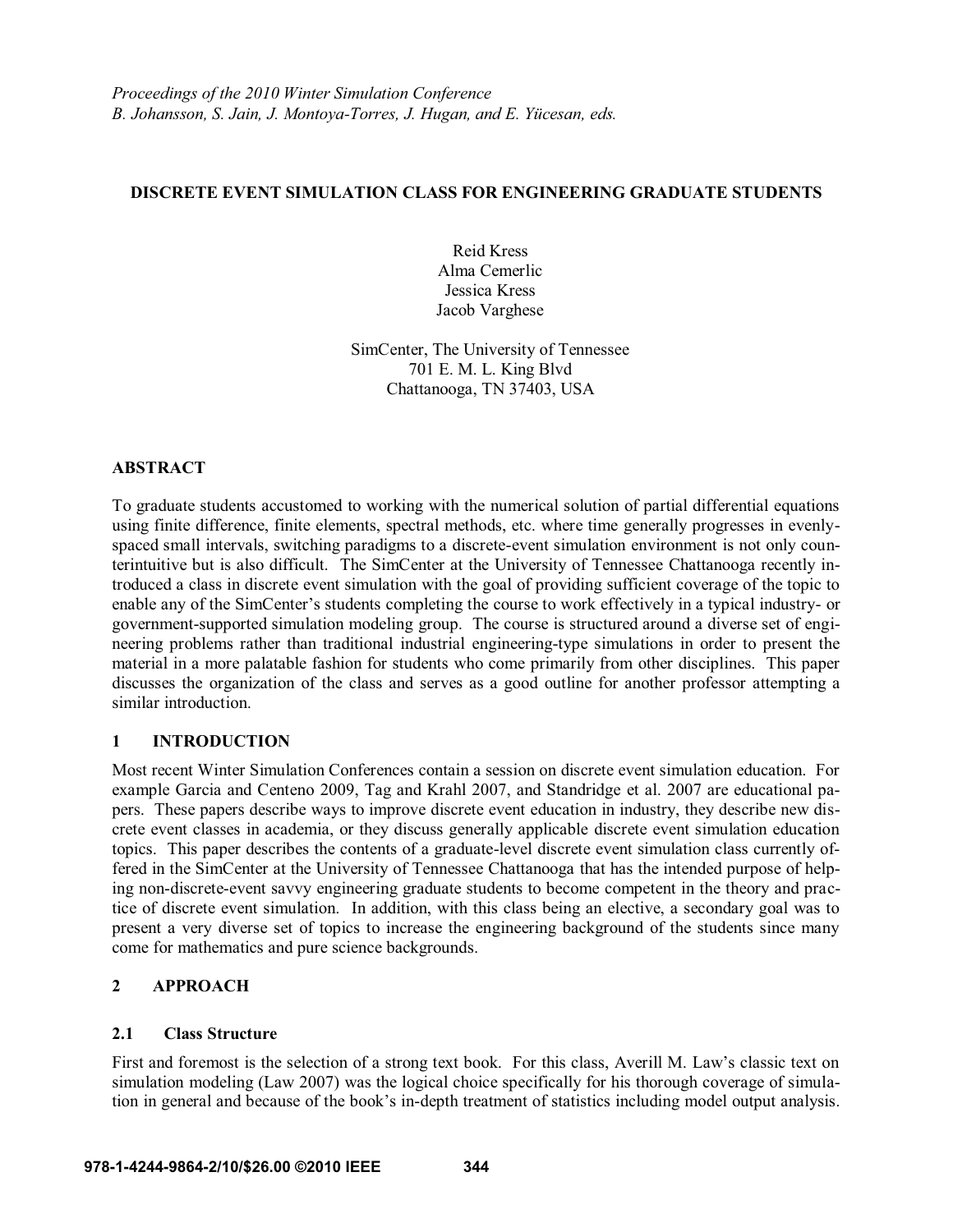### *Kress, Cemrlic, Kress, and Varghese*

These topics are essential to a practicing simulation modeler and typical engineering graduate students are weak in these areas. Second, is the selection of a software package. We selected ExtendSim (Imagine That, Inc. 2010). This choice was driven by the professor's familiarity with the software, the availability of a low-cost version for student use that has full capability, and the user friendliness of ExtendSim. Figure 1 presents an outline of the class organization .

| Discrete Event (DE) Class Outline (Chapters are from Law 2007) |                                                                                   |  |  |
|----------------------------------------------------------------|-----------------------------------------------------------------------------------|--|--|
|                                                                | 1. Introduction                                                                   |  |  |
|                                                                | 1.1. What is DE simulation                                                        |  |  |
|                                                                | 1.2. DE versus continuous                                                         |  |  |
|                                                                | 1.3. Ch. 1 Basic Simulation Modeling                                              |  |  |
|                                                                | 2. Introduction to DE Software                                                    |  |  |
|                                                                | 2.1. DE software and how it works                                                 |  |  |
|                                                                | 2.2. Building a model                                                             |  |  |
|                                                                | 2.3. Three activities with random variation                                       |  |  |
|                                                                | 2.4. Use of numbers in DE modeling                                                |  |  |
|                                                                | 2.5. Ch. 3 Simulation Software                                                    |  |  |
|                                                                | 3. More Advanced Models                                                           |  |  |
|                                                                | 3.1. Multi-server Queue                                                           |  |  |
|                                                                | 3.2. Attributes and Resources                                                     |  |  |
|                                                                | 3.3. Supply Chain                                                                 |  |  |
|                                                                | 3.4. 2 <sup>nd</sup> -order Ordinary Differential Equation                        |  |  |
|                                                                | 3.5. Production Lines                                                             |  |  |
|                                                                | 3.6. Matching and Batching                                                        |  |  |
|                                                                | 3.7. Routing                                                                      |  |  |
|                                                                | 3.8. Job Shop                                                                     |  |  |
|                                                                | 3.9. Ch. 2 Modeling Complex Systems                                               |  |  |
|                                                                | 4. Model Analysis                                                                 |  |  |
|                                                                | 4.1. Power screw                                                                  |  |  |
|                                                                | 4.2. Probability of being operational                                             |  |  |
|                                                                | 4.3. Equations and mathematics                                                    |  |  |
|                                                                | 4.4. Rate and chemical models                                                     |  |  |
|                                                                | 4.5. Statistical fitting                                                          |  |  |
|                                                                | 4.6. Ch. 4 Review of Basic Probability and Statistics                             |  |  |
|                                                                | 4.7. Ch. 6 Selecting Input Probability Distributions                              |  |  |
| 5.                                                             | <b>Advanced Concepts</b>                                                          |  |  |
|                                                                | 5.1. Agent-based Modeling                                                         |  |  |
|                                                                | 5.2. Transportation and Conveyors                                                 |  |  |
|                                                                | 5.3. Optimization                                                                 |  |  |
|                                                                | 5.4. Sensitization                                                                |  |  |
|                                                                | 5.5. Shifts and Schedules                                                         |  |  |
|                                                                | 5.6. Design of Experiments                                                        |  |  |
|                                                                | 5.7. Verification and Validation                                                  |  |  |
|                                                                | 5.8. Ch. 5 Building Valid, Credible, and Appropriately Detailed Simulation Models |  |  |

Figure 1: Outline of discrete-event class.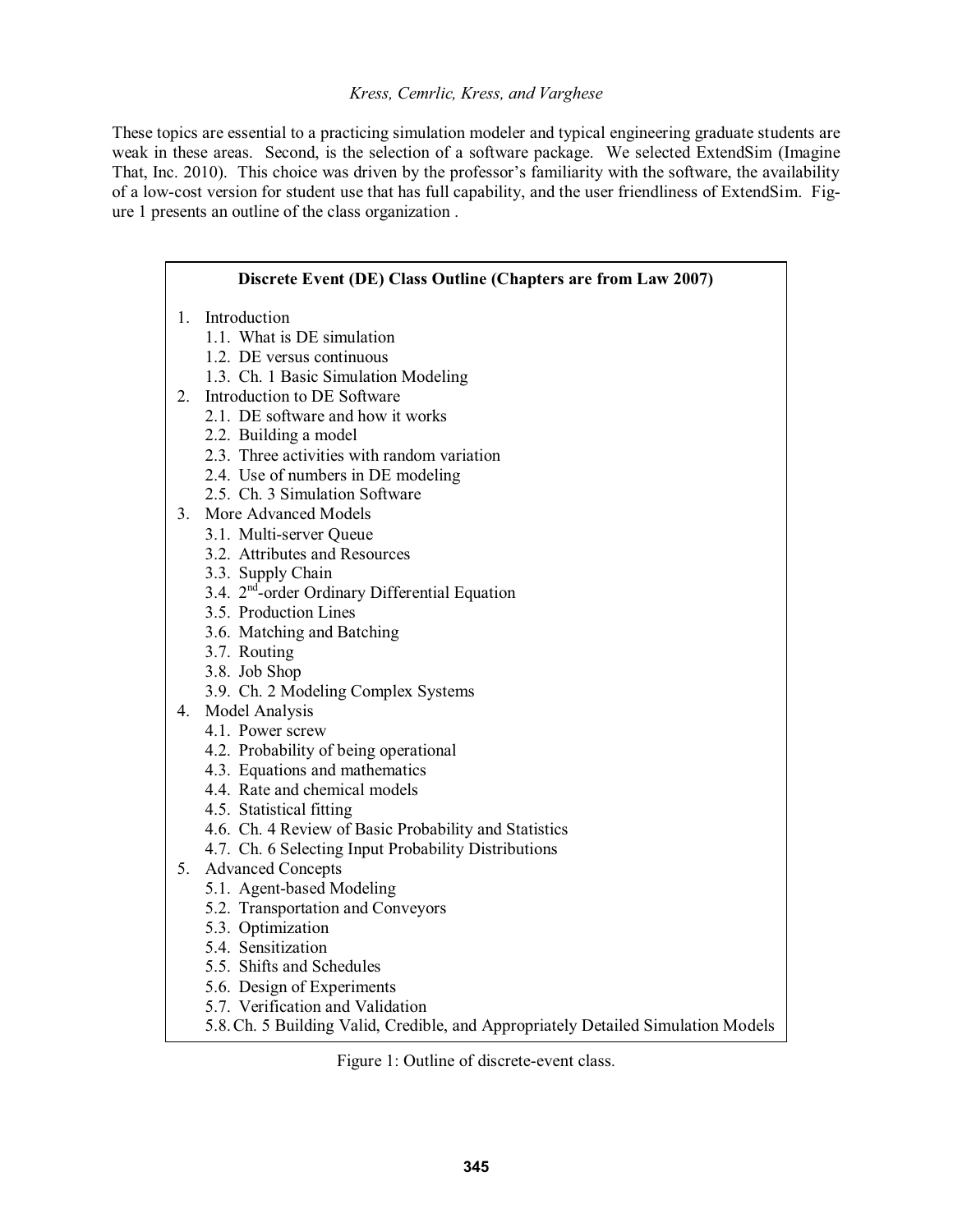## **2.2 Detailed Class Topics**

The class is divided into a series of segments designed to build upon one another so that by the end of the semester the successful student would be able to "hold his or her own" in any simulation modeling team. It was critical that the class time be shared between theory and application so that the student would exit with practical as well as analytical capabilities. In addition, some topics were primarily focused on simulation modeling theory, techniques, and applications; whereas, other topics were intended to reinforce the engineering background of the students since the SimCenter's students come from a diverse background including engineering, physics, mathematics, and other sciences. Three of the primarily engineering models (the thermal model, the power screw, and the design of experiments) will be presented in more detail to make them more useful to future teachers.

### **2.2.1 Primarily Simulation Modeling Topics**

# - **Bank Model Demo from Imagine That Inc.**

 This model is one of the demonstration models included with the ExtendSim software. It is a multi-server, single-queue model with capability to easily vary the number of operating servers.

# **•** "Generic" Model - Single Server Queue

 This is a general single-server, single-queue model. It is used as the basis for many example models in the textbook and in the classroom.

#### -**Three Activities in a Row**

 This model has three activities arranged serially. It is used to illustrate the impact that the inclusion of random numbers has on the results of a discrete event model.

# - **Simple Integration**

This is a "numbers only" model showing how ExtendSim can be used to model non-discrete event systems as well as discrete event systems.

# - **Supply Chain Model**

 This model illustrates a very advanced application of discrete event modeling. The supply chain approach and custom-developed software provide an excellent lesson in the versatility of discrete event modeling theory. The supply chain model also enabled the introduction of supply chain concepts and definitions.

# - **Simple Generic Model with Resources**

 This model is the basic single-server, single-queue model with resources added. It is used to teach several ways resources can be applied in the ExtendSim software. It also illustrates how constraining resources can impact model throughput.

#### $\bullet$ **Matching Example**

 This model illustrates the use of matching and batching as a way to model assembly and packaging. This is often a critical piece of logic in many discrete event models.

#### $\bullet$ **Machine Model**

 This model is used to illustrate how mean time to failure and mean time to repair can be implemented either directly in ExtendSim or indirectly through mathematical calculations and logic.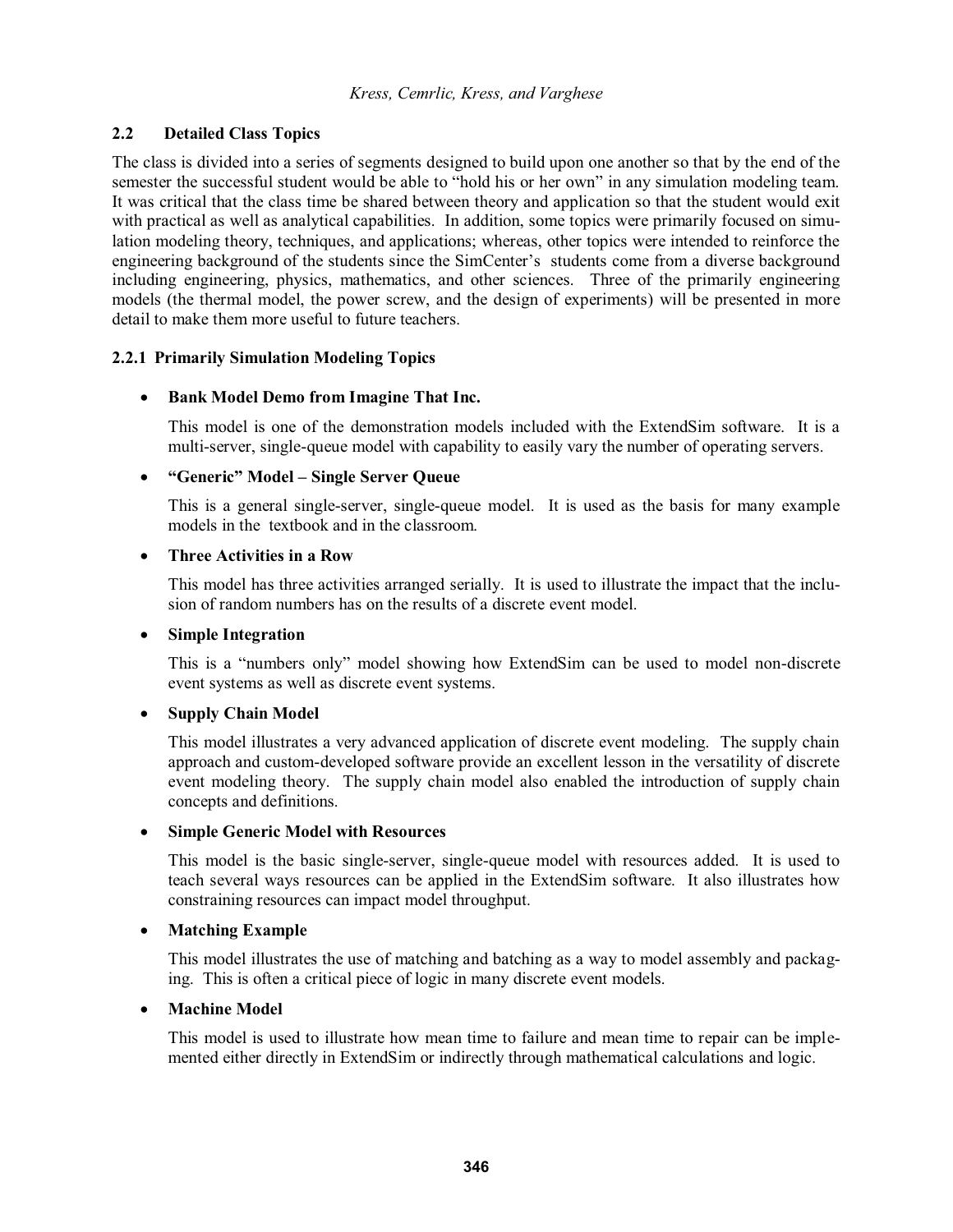# - **Equation Block Example**

 This model is used to teach the ubiquitous ExtendSim equation block. This block is essential to understand for any advanced logic models.

#### $\bullet$ **Throw and Catch Example**

 This simple model is used to teach throw and catch blocks; an essential routing construct in the ExtendSim software.

 $\bullet$ **Shift** 

> This very simple model builds off of the generic single-server, single-queue model to illustrate the application of shifts and shut downs to an ExtendSim discrete event model.

#### $\bullet$ **Sensitization**

 This very simple model builds off of the generic single-server, single-queue model to illustrate the application of parameter sensitization to an ExtendSim discrete event model.

# - **UPS Facility**

This is a model of a truck loading facility. Its purpose is to illustrate the use of ExtendSim's conveyor blocks and various item generation techniques.

## **2.2.2 Primarily Engineering Topics**

#### $\bullet$ **Thermal Model Immersion in Constant Temperature Fluid**

 This model covers the temperature of a thermometer immersed in a fluid of a higher temperature. Temperature versus time is the result. Its goal is to contrast discrete event simulation and continuous time simulation. This is intended to "set the stage" for the class. The mathematics of the model is the following. Consider an object (e.g., a thermometer) inserted in to a fluid of a higher temperature. The temperature versus time may be modeled by the following differential equation:

$$
mc_p dT/dt = hA(T_\infty - T),
$$
\n(1)

which balances storage of thermal energy with convective heat transfer into the object. In equation (1), the following definitions apply:

m  $=$  mass (kg);

 $c_p$  = specific heat (J/kg-°C);

 $dT/dt$  = time derivative of temperature (°C);

 $T_{\infty}$  = fluid temperature (°C);

h = convective heat transfer coefficient  $(J/m^2$ -°C);

A  $=$  area (m<sup>2</sup>); and

 $T = object temperature (°C).$ 

 In the classroom presentation, use a simple Euler method to illustrate how a modeler might solve this problem in a continuous solution. Use this to contrast continuous modeling and discreteevent modeling.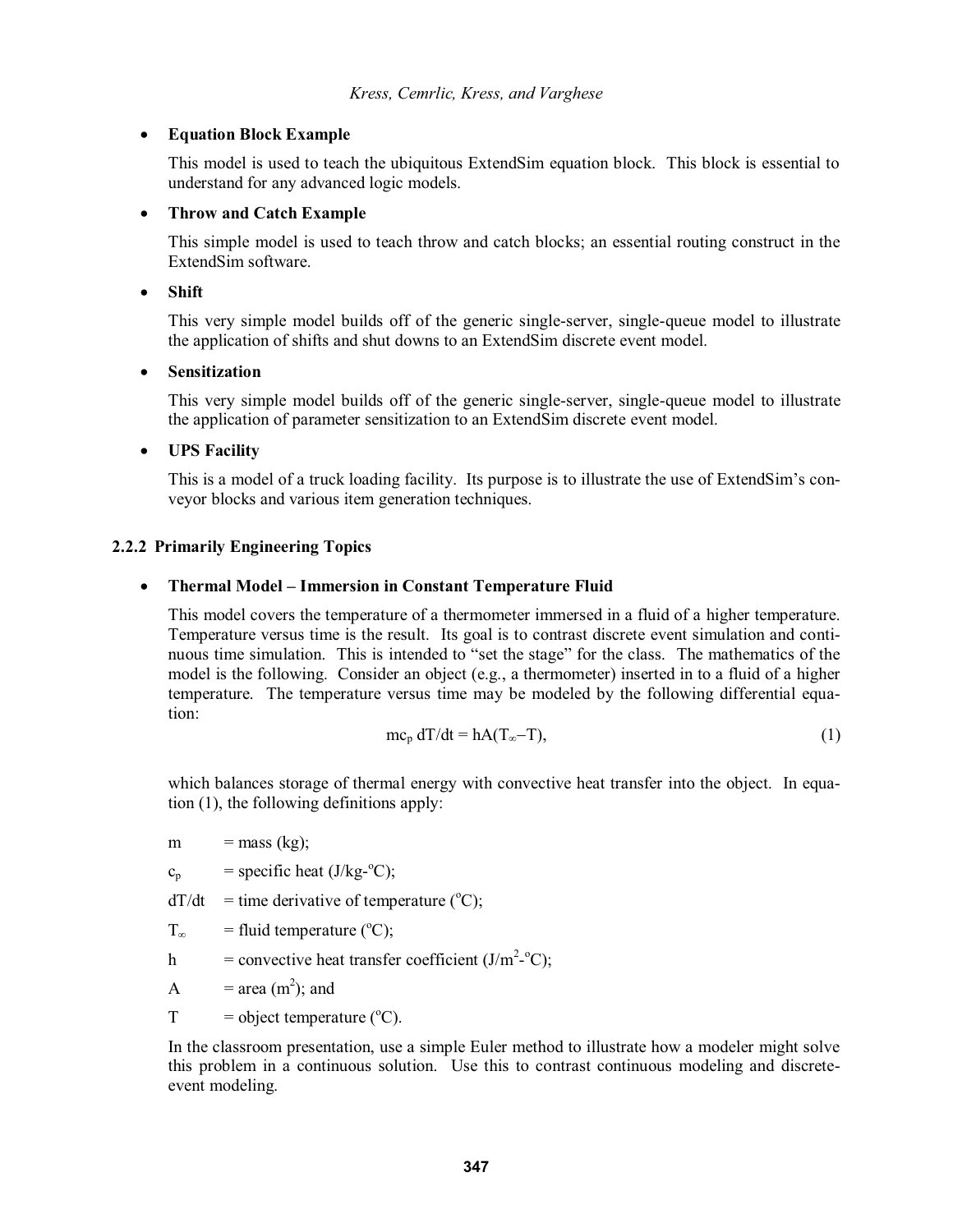#### -**2nd-Order Ordinary Differential Equation**

This model is another application of a "numbers only" technique; however, it is used to illustrate engineering principles. The second-order differential equation that is used in the example is taken from vibration theory, specifically, it is a spring-mass-damper system.

#### $\bullet$ **Able-Baker Car Hop**

 This model is a classic industrial engineering application of a two-server, single-queue system. It is used to example rule-based selection of alternative servers.

#### $\bullet$ **Cookie Production Line**

 This model is a simulation of a robotic line assembling cookies. It integrates discrete event modeling and manufacturing applications as well as robotics. The cookie production line model is shown in figure 2.



Figure 2: Cookie production line model.

#### $\bullet$ **Power Screw (Deutschman, Michels, and Wilson 1975)**

 This is a rather sophisticated model used to illustrate the use of a database and specifically Ex tendSim's database capabilities. Its secondary purpose is to teach several mechanical engineering principles including power screw design, torque calculation, friction, and motor velocity profile. This model uses the relationship between speed, torque, poser, etc. in a screw drive mechanism but introduces randomness through the coefficient of friction in the drive screw. The equation re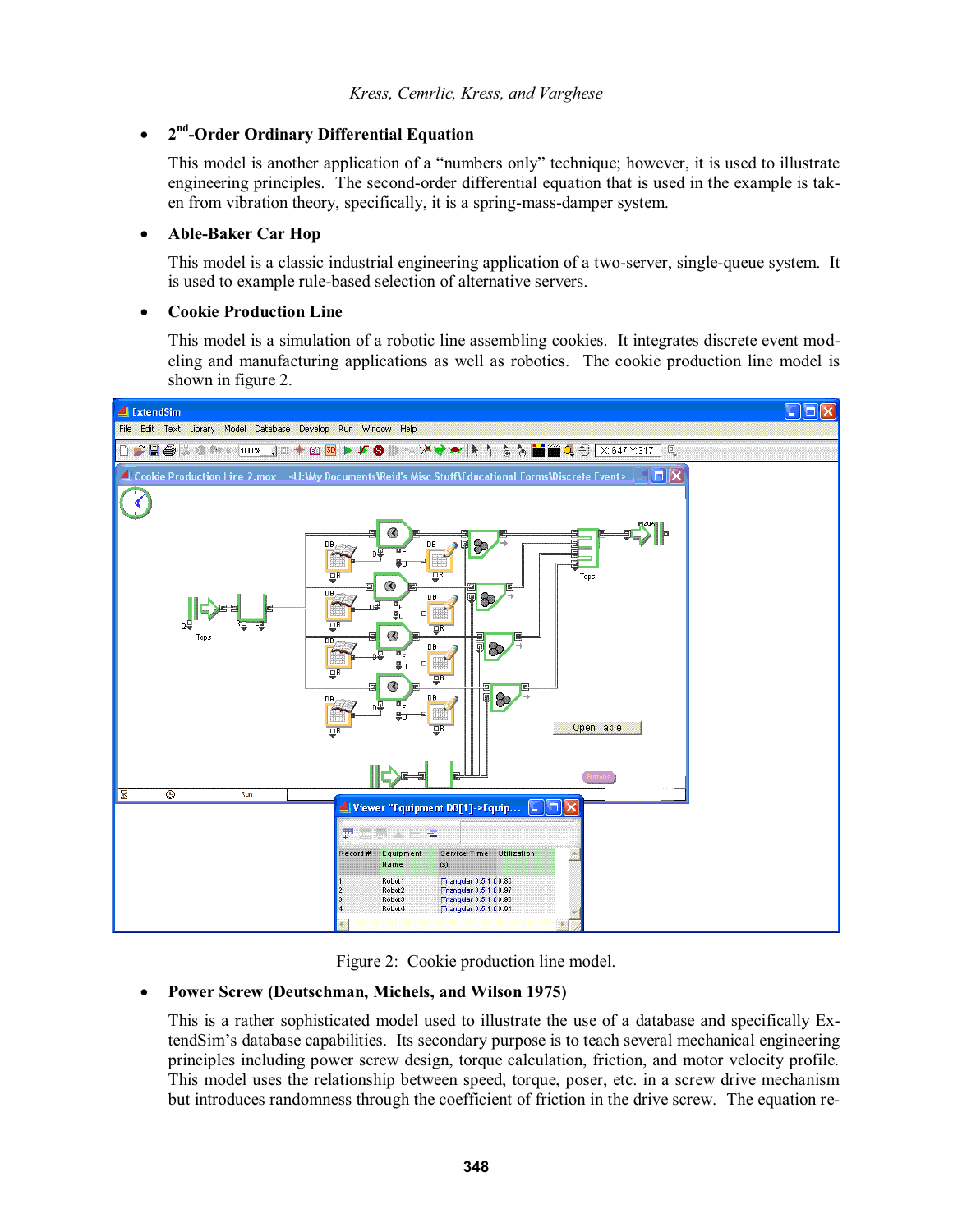lating torque to power screw design is the following (from Deutschman, Michels, and Wilson 1975):

$$
T_R = \frac{d_m W}{2} \left[ \frac{\mu_s + \cos \theta \tan \alpha}{\cos \theta - \mu_s \tan \alpha} \right] + \frac{d_{mc} \mu_c W}{2},
$$
 (2)

where

 $T_R$  = power screw torque (N-m);

 $d_m$  = thread center diameter (m);

 $W = weight (or virtual weight if accelerating) of load (N);$ 

 $\mu_s$  = coefficient of friction between nut and screw (-);

 $\mu_c$  = coefficient of friction between screw and thread (-);

 $\theta$ = thread angle (rad);

 $\alpha$  = helix angle (rad); and

 $d_{\text{mc}}$  = diameter at which wrench of drive torque is applied (m).

 A velocity profile can be assumed to relate toque to speed and then to required power. Discrete simulation can be brought into the model by assuming that at random times during the velocity profile one or both of the coefficients of friction change randomly as a result of changes in the physical system (heats up, becomes dirty). Discrete event simulation can be used to determine the maximum required power over many runs.

# - **Mixing Tanks**

 This model is used to teach the rate (formerly flow) library of ExtendSim. Its secondary purpose is to teach a very basic chemical engineering example of flows and mixing of flows of different concentrations in a tank.

 $\bullet$ **Boids** 

> This is one of the demonstration models that come with the ExtendSim software. It is used in ExtendSim to illustrate 3D simulation capability. It is modified in this course in order to facilitate teaching agent-based modeling, programming in ExtendSim with the simulation language ModL, and to illustrate basic 3D modeling.

#### $\bullet$ **Optimization**

This is a multi-server, single-queue model used to demonstrate the use of ExtendSim's built-in optimizer routine. This model has a secondary objective of teaching optimization.

# - **Design of Experiments (DOE)**

 This model is used to illustrate how a simulation modeler can do a design of experiments approach within the ExtendSim software. It also illustrates different methods to interface an ExtendSim model with text files or Excel spreadsheets. It uses the travelling salesman problem to illustrate design of experiments; therefore, it also introduces this classic optimization problem to the students. The objective is to find the shortest possible tour between cities visiting each only once. For a simple DOE example use the set up illustrated in figure 3. Solve the problem by "brute force" (simple for this size problem) and by using DOE within the simulation modeling software.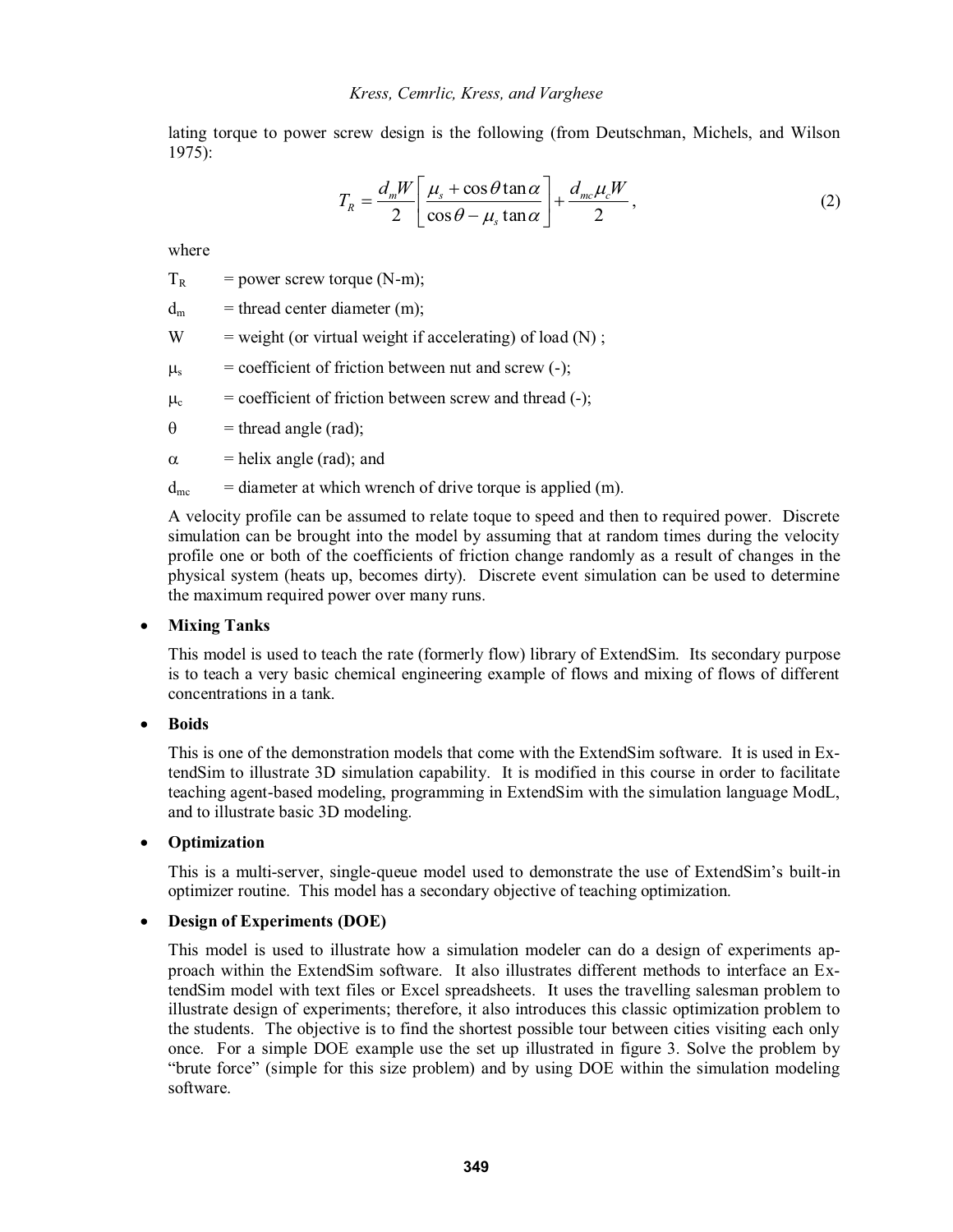

Figure 3: Simple travelling salesman problem for Design of Experiments (DOE) example.

### **2.2.3 Justification of Topics and Relationship to Course Outline**

Table 1 provides a justification for each of the topics discussed in section 2.2.1 and 2.2.2 and also relates them to the outline of section 2.1.

| Topic                                                      | Outline        | Justification                                                     |  |
|------------------------------------------------------------|----------------|-------------------------------------------------------------------|--|
| Bank Model Demo from Imagine That Inc.                     | 1.1            | Shows first DE simulation                                         |  |
| "Generic" Model - Single Server Queue                      | 2.2            | First model to build                                              |  |
| Three Activities in a Row                                  | 2.3            | Importance of random processes                                    |  |
| Simple Integration                                         | 2.4            | Numbers and math in DE modeling                                   |  |
| Supply Chain Model                                         | 3.3            | New form of modeling, supply chain con-                           |  |
| Simple Generic Model with Resources                        | 3.2            | cepts<br>Labor constraints                                        |  |
| Matching Example                                           | 3.6            |                                                                   |  |
| Machine Model                                              | 3.7 & 8        | Manufacturing                                                     |  |
|                                                            |                | Job shop, route tables, bill of materials                         |  |
| <b>Equation Block Example</b>                              | 3              | Sophisticated math in a model                                     |  |
| Throw and Catch Example                                    | 3              | Complex routing                                                   |  |
| Shift                                                      | $\overline{3}$ | On- and off-shift, failure, mean time to repair                   |  |
| Sensitization                                              | 5.4            | Parameterization of models                                        |  |
| <b>UPS Facility</b>                                        | 5.2            | Transportation, conveyors, rates                                  |  |
| Thermal Model - Immersion in Constant<br>Temperature Fluid | 1.2            | Introduces thermodynamics concepts                                |  |
| 2nd-Order Ordinary Differential Equation                   | 3.4            | Vibrations                                                        |  |
| Able-Baker Car Hop                                         | 3.1            | Sharing resources, "classic" industrial engi-<br>neering planning |  |
| <b>Cookie Production Line</b>                              | 3.5            | Robotics and manufacturing                                        |  |
| <b>Power Screw</b>                                         | 4.1            | Screw design, automation, velocity profiles                       |  |
| <b>Mixing Tanks</b>                                        | 4.4            | Chemical engineering models, concentra-                           |  |
|                                                            |                | tions, mixing                                                     |  |
| <b>Boids</b>                                               | 5.1            | Agent-based modeling                                              |  |
| Optimization                                               | 5.3            | Optimization                                                      |  |
| Design of Experiments (DOE)                                | 5.6            | Classic travelling salesman problem                               |  |

|  | Table 1: Justification of Topics |  |
|--|----------------------------------|--|
|--|----------------------------------|--|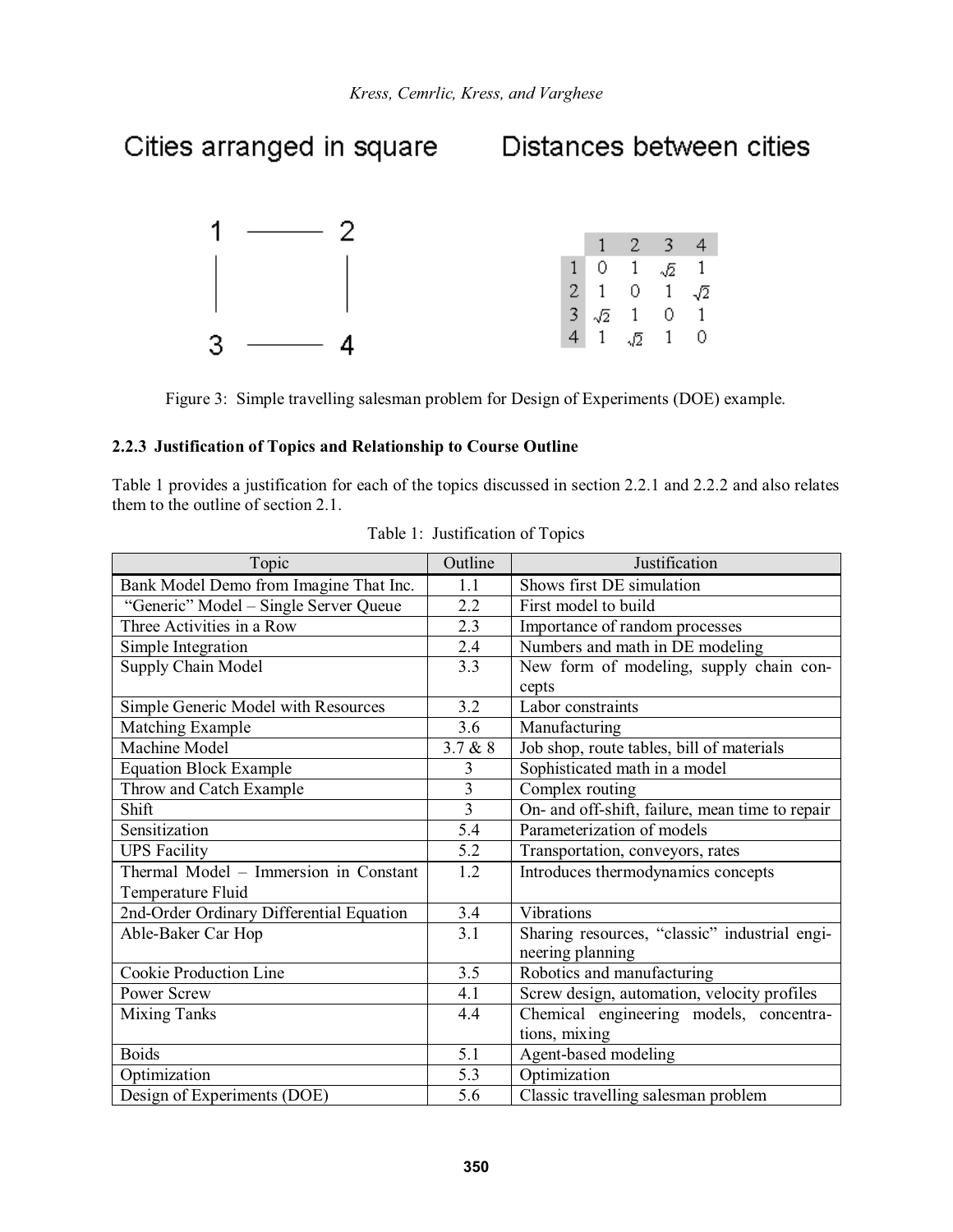## **2.3 Fictional Bicycle Plant as a Project**

Students were also assigned an end of the semester project to model a fictional bicycle plant. The plant is illustrated in figure 4.



Figure 4: Fictional bicycle factory block diagram. Italicized words indicate particular model features associated with the block.

 This model contains many of the advanced topics taught in class including but not limited to: discrete event, flow, agent based, equation blocks, optimization, database, and routing. The students were asked to do a specific part of the model and to integrate their respective models into a single model. This allowed us to introduce working in a modeling team, development of requirements, documentation of model development, verification and validation, output analysis, and team presentation of results.

## **3 RESULTS**

Teaching discrete event simulation in this manner produced many desirable results. Several are listed below.

- 1. Students from diverse engineering discipline learn a new skill that is often restricted to a limited set of majors.
- 2. Students learn simulation modeling theory and application.
- 3. Students learn specific discrete event simulation software.
- 4. Students learn engineering topics as well as discrete event topics.

 For the first semester, the class was very small, consisting of the three co-authors. The primary comment summarizing the class: this is the type of class we need to be teaching and the format and examples were very practical.

## **4 CONCLUSIONS**

Every engineering graduate student aspiring to be a well-rounded computational engineer should take this course! Besides being interesting, it adds a new tool to their toolbox! Most certainly the course helps the